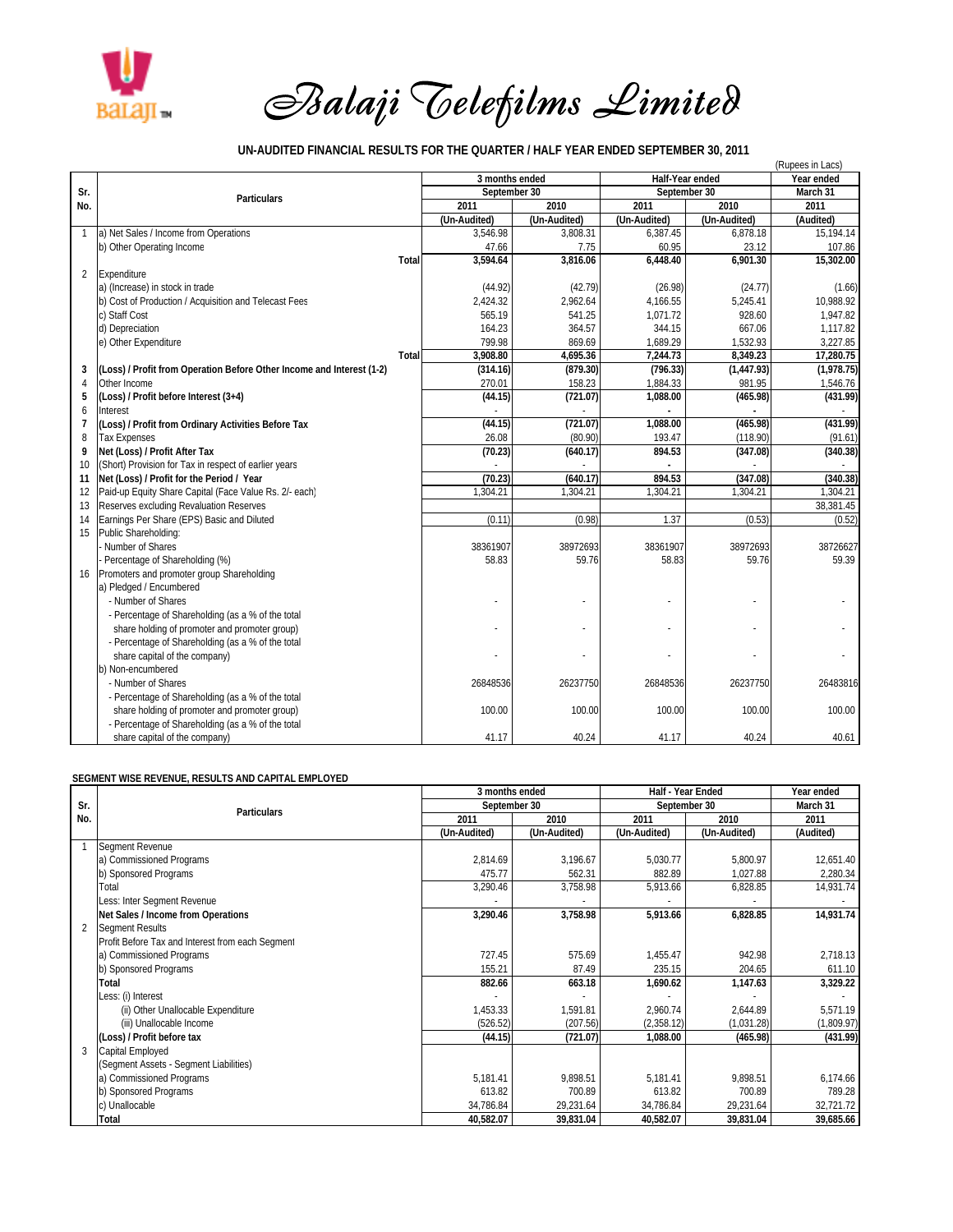## **Statement of Assets and Liabilities**

|                                          | As at September 30, 2011 | As at September 30, 2010 |  |  |
|------------------------------------------|--------------------------|--------------------------|--|--|
| <b>Particulars</b>                       | (Un-Audited)             | (Un-Audited)             |  |  |
| Shareholders' Funds:                     |                          |                          |  |  |
| Capital<br>a)                            | 1,304.21                 | 1,304.21                 |  |  |
| b)<br>Reserves and Surplus               | 39,275.99                | 38,526.83                |  |  |
| Total                                    | 40,580.20                | 39,831.04                |  |  |
| <b>Fixed Assets (net block)</b>          | 8,497.78                 | 8,648.03                 |  |  |
| Investments                              | 22,124.76                | 21,903.11                |  |  |
| Deferred Tax (Liability) / Asset (net)   | (1.87)                   | 55.07                    |  |  |
| Current Assets, Loans and Advances       |                          |                          |  |  |
| a)<br>Inventories                        | 174.05                   | 170.18                   |  |  |
| b)<br><b>Sundry Debtors</b>              | 4,008.86                 | 4,878.58                 |  |  |
| Cash and Bank balances<br>C)             | 402.49                   | 310.40                   |  |  |
| d)<br>Loans and Advances                 | 7,960.75                 | 7,026.34                 |  |  |
| Less: Current Liabilities and Provisions |                          |                          |  |  |
| a)<br>Liabilities                        | 2,559.19                 | 3,091.38                 |  |  |
| b)<br>Provisions                         | 27.43                    | 69.29                    |  |  |
| Total                                    | 40,580.20                | 39,831.04                |  |  |

(Rupees in Lacs)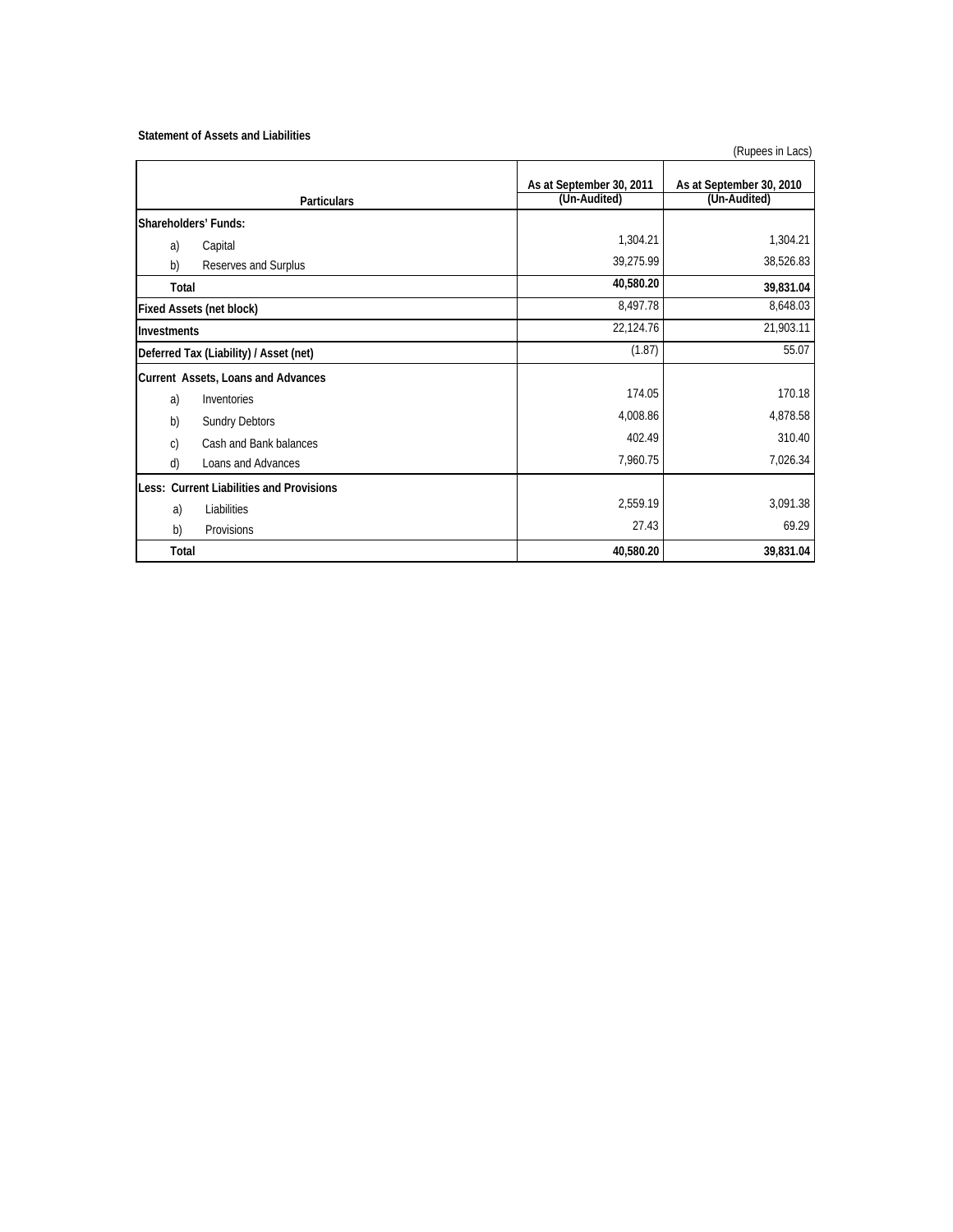Notes:

- 1.The above results were taken on record by the Board of Directors at their meeting held on October 14, 2011.
- 2. There were no Investors Complaints pending at the beginning of the quarter. The Company has received 7 complaints from the investors during the quarter ended September 30, 2011 and all the complaints were disposed off during the quarter. There were no complaints lying unsolved at the end of the quarter.
- 3. The Company has obtained shareholders approval vide resolution passed through postal ballot, results whereof were declared on February 18, 2011, to sell and transfer as a going concern, on slump sale basis on such terms and conditions as are negotiated by the Board and/or the Managing Director, it's Mobile, Internet and Education division (Collectively the "Undertakings") at not less than fair value determined by an independent firm of Chartered Accountants or any other professional valuer and with effect from such date and in such manner as may be determined by the Board and/ or the Managing Director. Accordingly, the above undertakings are considered as 'discontinuing operations' in terms of Accounting Standard 24 on 'Discontinuing Operations' (AS 24). The disclosures required by AS 24 are as under :

| . <i>.</i>                 |                                   |               |          |                                   |               |          |                                    |               |          |                                |               |          |                           |               |           |
|----------------------------|-----------------------------------|---------------|----------|-----------------------------------|---------------|----------|------------------------------------|---------------|----------|--------------------------------|---------------|----------|---------------------------|---------------|-----------|
| <b>Particulars</b>         | 3 Months Ended September 30, 2011 |               |          | 3 Months Ended September 30, 2010 |               |          | Half Year Ended September 30, 2011 |               |          | Half Year Ended September 2010 |               |          | Year Ended March 31, 2011 |               |           |
|                            | Continuing                        | Discontinuing | Total    | Continuing                        | Discontinuing | Total    | Continuing                         | Discontinuing | Total    | Continuing                     | Discontinuing | Total    | Continuing                | Discontinuing | Total     |
|                            | Operation                         | Operation     |          | Operation                         | Operation     |          | Operation                          | Operation     |          | Operation                      | Operation     |          | Operation                 | Operation     |           |
| Turnover (net)             | 3,290.46                          | 256.52        | 3.546.98 | 3.758.98                          | 49.33         | 3.808.31 | 5.913.66                           | 473.79        | 6,387.45 | 6,828.85                       | 49.33         | 6,878.18 | 14.931.74                 | 262.40        | 15,194.14 |
| Other Income               | 317.67                            |               | 317.67   | 165.98                            |               |          | .945.28                            |               | 1,945.28 | 1,005.07                       |               | 1,005.0  | .654.42                   | 0.20          | .654.62   |
| <b>Total Income</b>        | 3,608.13                          | 256.52        | 3,864.65 | 3,924.96                          | 49.33         | 3,974.29 | 7,858.94                           | 473.79        | 8,332.73 | 833.92                         | 49.33         | 7,883.25 | 16,586.16                 | 262.60        | 16,848.76 |
| <b>Total Expenditure</b>   | 3,607.4                           | 301.39        | 3,908.80 | 1,478.52                          | 216.84        | 1.695.36 | 6.595.30                           | 649.43        | 1.244.73 | 868.15                         | 481.08        | 8,349.23 | 16,181.72                 | 1.099.03      | 17,280.75 |
| Profit / (Loss) before tax | 0.72                              | (44.87)       | (44.15)  | (553.56)                          | (167.51)      | (721.07) | .263.64                            | (175.64)      | ,088.00  | (34.23)                        | (431.75)      | (465.98) | 404.44                    | (836.43)      | (431.99)  |
| Provision for taxation     | 30.25                             | 4.17          | 26.08    | (80.90)                           |               | (80.90)  | 193.43                             | 0.04          | 193.4    | '118.90                        |               |          | (90.33)                   | 1.28)         | (91.61)   |
| (Loss) / Profit after tax  | (29.53)                           | (40.70)       | (70.23)  | (472.66)                          | (167.51)      | (640.17) | .070.21                            | (175.68)      | 894.53   | 84.6                           | (431.75)      | (347.08) | 494.77                    | (835.16)      | (340.38)  |

(Rupees in Lacs)

- 4. The Company, in the previous year, had invested amounts aggregating to Rs.4,795.30 lacs in three adjacent plots of land admeasuring approximately 38,870 sq. mtrs. in aggregate, situated within the limits of Mira Bhayander Municipal Corporation. In the previous year, the Company was made a party in a dispute with respect to the above plots of land between the original owner of the said plots of land and another party, who claimed to have purchased the aforesaid plots of land at an earlier date. The Company is pursuing all legal remedies available in both the aforesaid matters.
- 5. During the previous financial years, the Company had received demand notices from the Office of the Commissioner of Service Tax, Mumbai aggregating to Rs.9,245.00 lacs (excluding interest and penalty) pertaining to Service tax for the period April 2006 to March 2010 on exports made to one of the customers of the Company. On appeal, the matter pertaining to the period April 2006 to March 2008 was adjudicated in favour of the